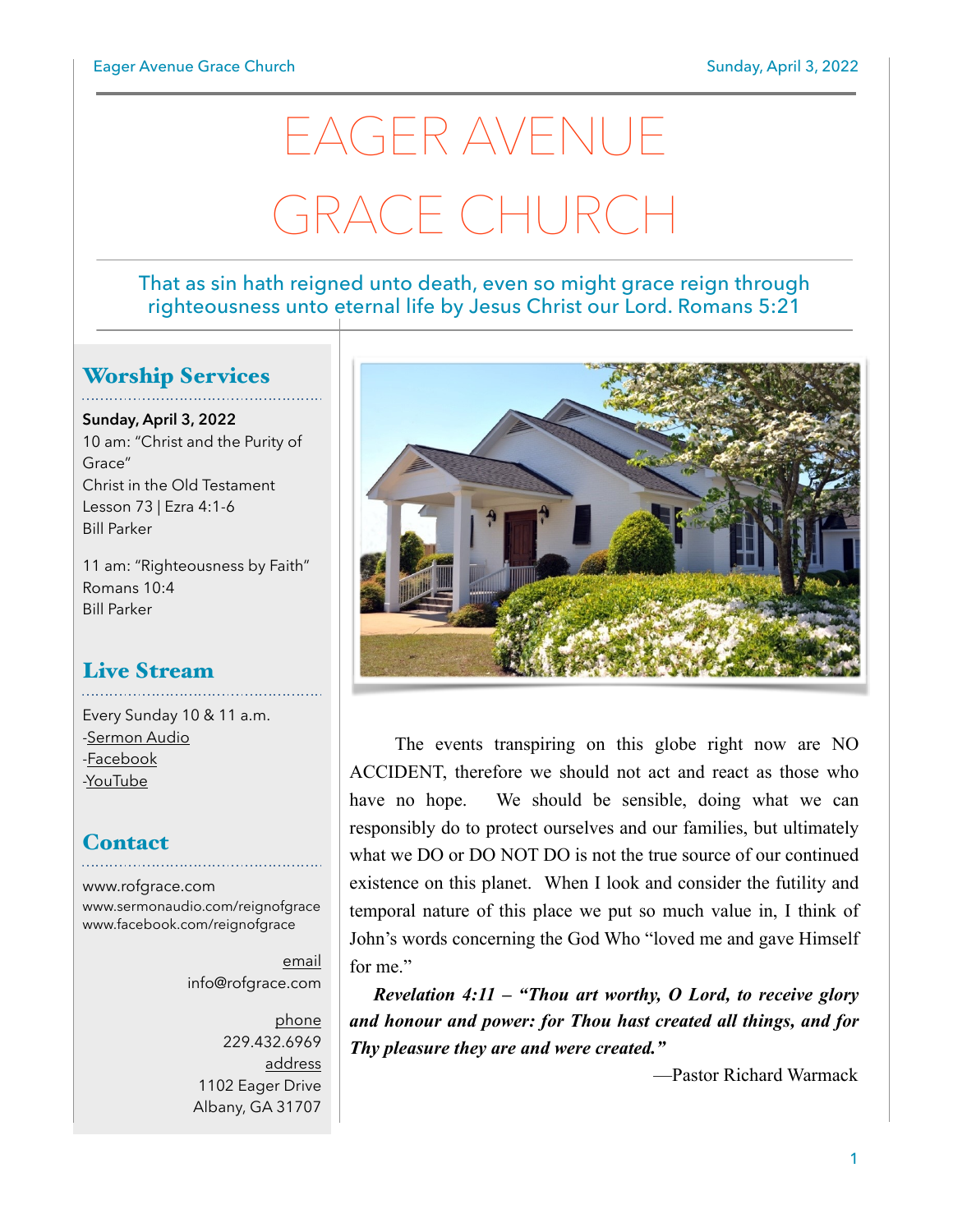# In Times Like These

*Whenever we face times of trouble and even crises here on earth, the words of some wise men may help us to a point, but only the Word of God can give us the spiritual and eternal comfort we need to help us through hard times. God's Word assures us that He is actively working "all things after the counsel of His own will" (Eph. 1:11), and that He is also working all things "together for good to them that love God, to them who are the called according to His purpose" (Rom. 8:28). Notice that this does not say that all things are good. It says that God controls and directs all things, good and evil, for His glory and the good of His children. God's Word also tells us that "the king's heart is in the hand of the LORD, as the rivers of water: HE turneth it whithersoever HE will" (Prov. 21:1). This means ALL kings and rulers of nations. God even uses evil kings to work His sovereign will in the ultimate salvation of His people in Christ and in the ultimate condemnation of the wicked. God's Word tells us, sinners saved by grace who have been given the gift of faith, that we are to live our lives looking to and resting in the Lord Jesus Christ, "the Author and Finisher of our faith" (Heb. 12:2).* 

 We pray that the Lord will bless us with wise and compassionate leaders and not put us under the burdens of evil, self-serving tyrants. But whatever God does, He does it out of His wisdom for His glory and for the spiritual and eternal good of His chosen people who are spiritually and eternally blessed and headed for glory because of His grace through the glorious Person and finished work of righteousness of the Lord Jesus Christ. Read the words of the psalmist in *Psalm 121 –* 

 *(1) I will lift up mine eyes unto the hills, from whence cometh my help.* 

 *(2) My help cometh from the LORD, which made heaven and earth.* 

 *(3) He will not suffer thy foot to be moved: He that keepeth thee will not slumber.* 

 *(4) Behold, He that keepeth Israel shall neither slumber nor sleep.* 

 *(5) The LORD is thy keeper: the LORD is thy shade upon thy right hand.* 

 *(6) The sun shall not smite thee by day, nor the moon by night.* 

 *(7) The LORD shall preserve thee from all evil: He shall preserve thy soul.* 

 *(8) The LORD shall preserve thy going out and thy coming in from this time forth, and even for evermore.*

—Pastor Bill Parker

Any work done by the sinner that is imagined to be a difference-maker in their being saved is a "dead" work or "fruit unto death." "Dead works" refers to any attempts of our own to attain or maintain salvation's benefits – anything that proceeds from us that we imagine makes a difference in our going to heaven – in our eternal salvation. Such works are appropriately called "dead" works because those who are spiritually "dead" perform them, because they are fruitless in that they do not accomplish what they were presumed to be able to accomplish (one's own salvation), and because the ultimate end of those who never repent of dead works is eternal death. — — — — — — — — — — — Elder Randy Wages

 How does God accept the imperfect works and worship of His people? It is only by the merits of the blood of Jesus Christ and upon no other ground. In Christ, based upon His perfect righteousness imputed to us, God receives and accepts both our persons and our works and worship. This was pictured in the Old Testament by the mercy-seat where the high priest of Israel entered into the holy of holies with the blood of the lamb from the brazen altar. This pictured Christ our High Priest bringing His own blood into the presence of God and obtaining mercy for all whom God has given faith to believe in and receive Him. We are accepted with God only in the Beloved. —Copied